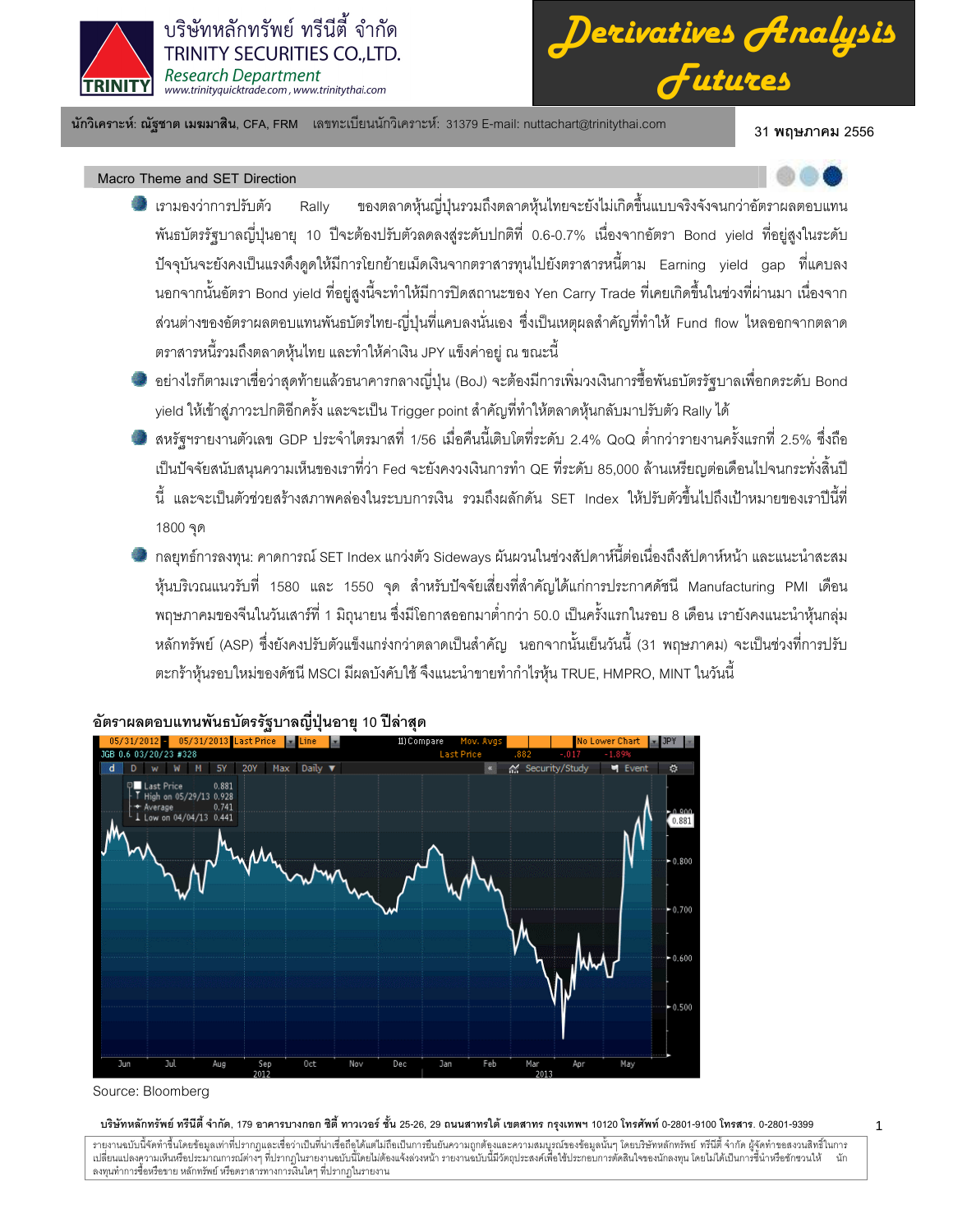





Source: Bloomberg

การปรับตัวของราคาหุ้นที่ถูกนำเข้า MSCI Global Standard Indices รอบล่าสุดนับตั้งแต่วันประกาศผล



Relative price performance since May 15

Source: Trinity Research

### **Trading Range in today**

|                            | <b>Support</b> | <b>Resistance</b> | สอบทานโดย                     |
|----------------------------|----------------|-------------------|-------------------------------|
| S50M13                     | 1,041-1,035    | 1,052-1,058       | ชาญชัย กงทองลักษณ์            |
| ทองคำแท่ง                  | 1,400-1,390    | 1,430-1,440       | เลขทะเบียนนักวิเคราะห์: 27648 |
| GFM <sub>13</sub>          | 20,100-19,000  | 20,450-20,650     | ึกมลชัย พลอินทวงษ์            |
| SVM <sub>13</sub>          | 690-680        | 705-715           | เลขทะเบียนนักวิเคราะห์: 18239 |
| BRM <sub>13</sub>          | 3,070-3,050    | 3,100-3,120       |                               |
| ค่าเงินบาท                 | 30.0-29.95     | 30.20-30.25       |                               |
| ค่าเงินเหรียญสหรัฐฯ (DXYO) | 82.8-82.5      | 83.2-83.5         |                               |
|                            |                |                   |                               |

บริษัทหลักทรัพย์ ทรีนีตี้ จำกัด, 179 อาคารบางกอก ซิตี้ ทาวเวอร์ ชั้น 25-26, 29 ถนนสาทรได้ เขตสาร กรุงเทพฯ 10120 โทรศัพท์ 0-2801-9399 คำสาร. 0-2801-9399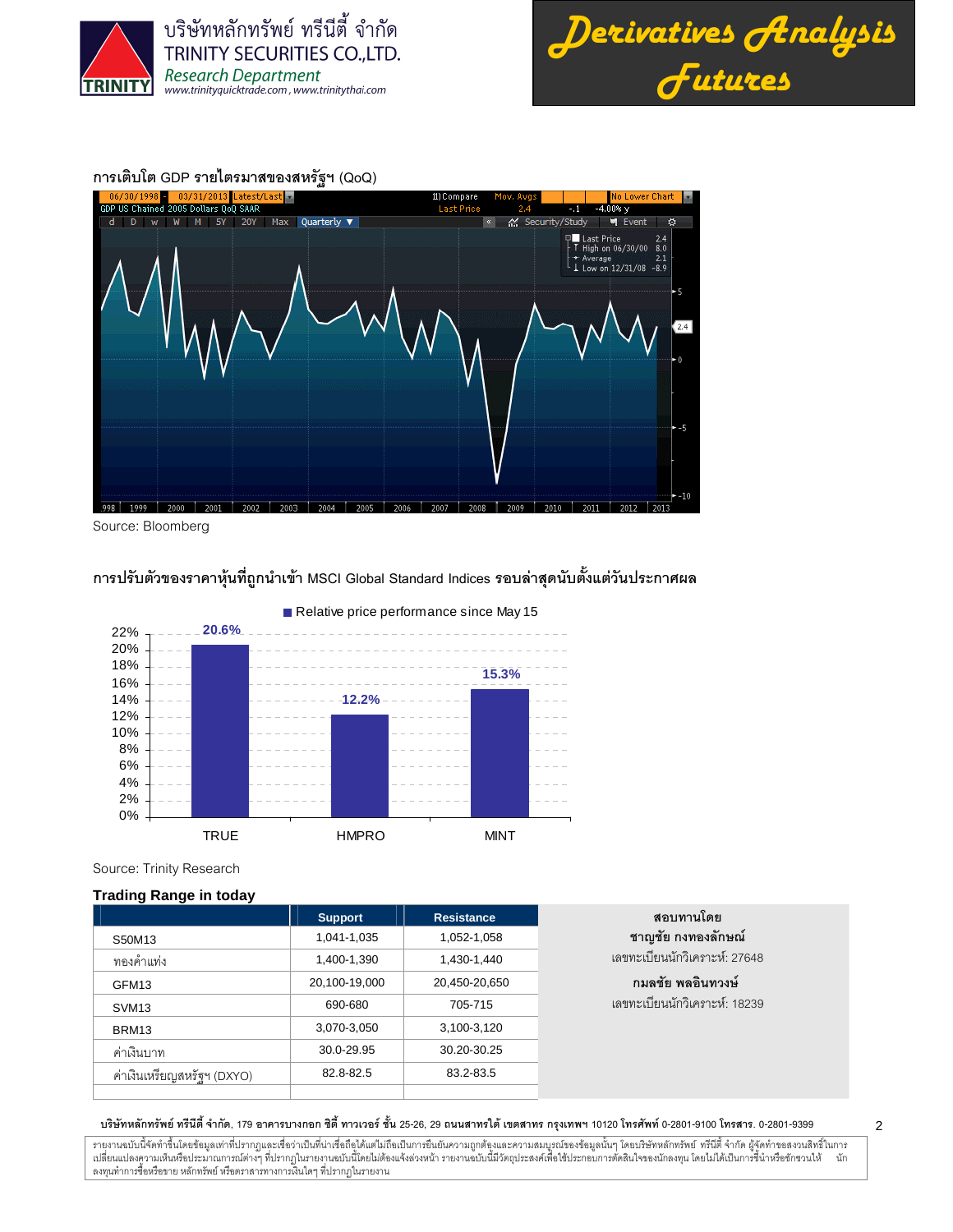

บริษัทหลักทรัพย์ ทรีนีตี้ จำกัด TRINITY SECURITIES CO., LTD. Research Department<br>www.trinityquicktrade.com, www.trinitythai.com



## สรุปตลาด SET50 Index Futures

|        |                          | <b>Price</b>             |         |                          | <b>Settlement Price</b> | <b>Volume</b> | <b>Open</b><br><b>Interest</b> |          |
|--------|--------------------------|--------------------------|---------|--------------------------|-------------------------|---------------|--------------------------------|----------|
|        | Open                     | <b>High</b>              | Low     | <b>Prior</b>             | Last                    | <b>Change</b> |                                |          |
| S50K13 | 1.053.0                  | 1.057.5                  | 1.041.0 | 1.055.1                  | 1.043.2                 | $-11.6$       | 154                            | 179      |
| S50M13 | 1.052.5                  | 1.057.1                  | 1.040.0 | 1.056.2                  | 1.046.5                 | $-10.7$       | 31.006                         | 33,050   |
| S50N13 | $\overline{\phantom{a}}$ | $\overline{\phantom{0}}$ | -       | 1.054.8                  | ٠                       | $-9.4$        | 0                              |          |
| S50Q13 | $\overline{\phantom{0}}$ | $\overline{\phantom{0}}$ | ٠       | $\overline{\phantom{a}}$ | -                       | ٠             | 0                              | $\Omega$ |
| S50U13 | 1.050.5                  | 1.055.3                  | 1.038.1 | 1.054.4                  | 1.043.8                 | $-11.4$       | 2.575                          | 4.554    |
| S50Z13 | 1.055.0                  | 1.055.0                  | 1.040.0 | 1.055.2                  | 1.042.2                 | $-12.9$       | 159                            | 714      |

### สรุปตลาด Currency Futures

|                    |                          | <b>Price</b> |                          |              | <b>Settlement Price</b>  |               | <b>Volume</b> | <b>Open</b><br><b>Interest</b> |
|--------------------|--------------------------|--------------|--------------------------|--------------|--------------------------|---------------|---------------|--------------------------------|
|                    | <b>Open</b>              | <b>High</b>  | Low.                     | <b>Prior</b> | Last                     | <b>Change</b> |               |                                |
| USDK <sub>13</sub> | ٠                        | ۰            | $\overline{\phantom{a}}$ | 30.2         | ٠                        | $-0.04$       |               | 601                            |
| USDM13             | 30.2                     | 30.3         | 30.1                     | 30.3         | 30.3                     | $-0.03$       | 1.116         | 8,301                          |
| USDN <sub>13</sub> | $\overline{\phantom{a}}$ | ۰            | $\overline{\phantom{a}}$ | 30.3         | $\overline{\phantom{a}}$ | 0.01          |               | 160                            |
| USDQ13             | ۰                        | ۰            | $\overline{\phantom{a}}$ | ۰            | ۰                        |               |               |                                |

## ี่ สรุปยอดซื้อขายสุทธิ Futures ตามประเภทนักลงทุน (สัญญา)

|                             | <b>Foreign</b> |              |            |       | <b>Institution</b> | .          | Local  |              |            |
|-----------------------------|----------------|--------------|------------|-------|--------------------|------------|--------|--------------|------------|
|                             | Long           | <b>Short</b> | <b>Net</b> | Long  | <b>Short</b>       | <b>Net</b> | Long   | <b>Short</b> | <b>Net</b> |
| <b>SET50 Index Futures</b>  | 4.724          | 5.867        | $-1.143$   | 9.973 | 9.146              | 827        | 19.200 | 18.884       | 316        |
| <b>Energy Futures</b>       | 33             | 85           | $-52$      | 0     | 0                  |            | 204    | 152          | 52         |
| <b>Metal Futures</b>        | 645            | 1.067        | $-422$     | 3.269 | 3.277              | -8         | 2.485  | 2,055        | 430        |
| <b>Single Stock Futures</b> | 602            | 1.184        | $-582$     | 6.363 | 9,184              | $-2.821$   | 23.532 | 20.129       | 3,403      |
| <b>Currency Futures</b>     |                | 0            | 0          | 155   | 838                | $-683$     | 1.076  | 393          | 683        |

## สรุปตลาด Futures Gold & Silver & Oil Futures

|                                |             | <b>Price</b> |              |              | <b>Settlement Price</b> | <b>Volume</b> | <b>Open</b><br><b>Interest</b> |
|--------------------------------|-------------|--------------|--------------|--------------|-------------------------|---------------|--------------------------------|
|                                | <b>High</b> | Low          | <b>Close</b> | <b>Prior</b> | Change                  |               |                                |
| <b>Future Bt50</b>             |             |              |              |              |                         |               |                                |
| GFM <sub>13</sub>              | 20,270      | 19,890       | 20,230       | 19,920       | 300                     | 1,313         | 2,651                          |
| GFQ13                          | 20,330      | 19,980       | 20,290       | 19,970       | 320                     | 184           | 2,268                          |
| GFV <sub>13</sub>              | 20,410      | 20,080       | 20,370       | 20,050       | 320                     | 257           | 892                            |
| <b>Future Bt10</b>             |             |              |              |              |                         |               |                                |
| GF10M13                        | 20,270      | 19,900       | 20,210       | 19,920       | 290                     | 3,383         | 4,832                          |
| GF10Q13                        | 20,330      | 19,970       | 20,290       | 19,980       | 310                     | 784           | 3,572                          |
| GF10V13                        | 20,420      | 20,050       | 20,370       | 20,060       | 310                     | 475           | 1,948                          |
| SVM <sub>13</sub>              | 699         | 684          | 699          | 677          | 22                      | 3             | 19                             |
| SVQ <sub>13</sub>              |             |              |              | 685          | 22                      | 0             | 13                             |
| SVV <sub>13</sub>              |             |              | ۰            | 711          | 22                      | 0             | 0                              |
| <b>Brent Crude Oil Futures</b> |             |              |              |              |                         |               |                                |
| BRM <sub>13</sub>              | 3,155       | 3,074        | 3,075        | 3,152        | -78                     | 183           | 287                            |
| BRN <sub>13</sub>              | 3,155       | 3,074        | 3,074        | 3,149        | -74                     | 53            | 107                            |
| BRQ13                          | 3,081       | 3,081        | 3,081        | 3,164        | -83                     | 1             | 2                              |

#### บริษัทหลักทรัพย์ ทรีนีตี้ จำกัด, 179 อาคารบางกอก ซิตี้ ทาวเวอร์ ชั้น 25-26, 29 ถนนสาทรได้ เขตสาร กรุงเทพฯ 10120 โทรศัพท์ 0-2801-9399 คำสาร. 0-2801-9399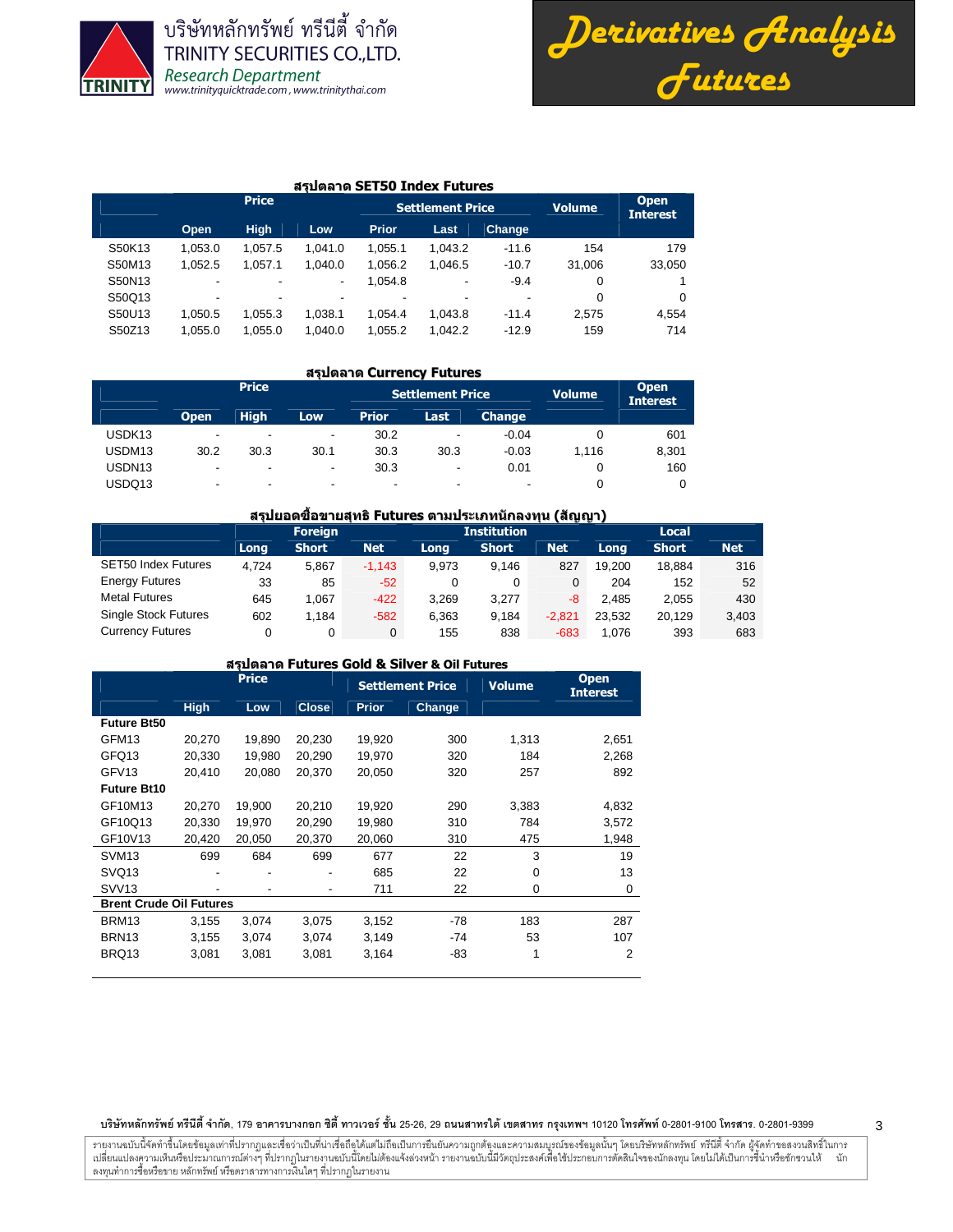

บริษัทหลักทรัพย์ ทรีนี้ตี้ จำกัด TRINITY SECURITIES CO., LTD. Research Department<br>www.trinityquicktrade.com, www.trinitythai.com

*Derivatives Analysis Futures*

**premium /** 

| <b>SET50</b> |                   |          |       |                                    |        |        |                |                           |           |                                     |
|--------------|-------------------|----------|-------|------------------------------------|--------|--------|----------------|---------------------------|-----------|-------------------------------------|
|              | <b>Expiration</b> | Days to  | Rf.   | FV of periodic Current Fair future |        |        | <b>Current</b> | <b>Premium / Discount</b> | premium / | <b>Premium / Discount</b>           |
|              | date              | maturity |       | dividend                           | spot   | price  | future price   | from fair price (pts)     |           | discount (%) from spot price (pts). |
| S50M13       | 27-Jun-13         | 27       | 2.71% | 2.2                                | 1044.4 | 1044.3 | 1045.5         |                           | 0.1       | 1.1                                 |
| S50U13       | 27-Sep-13         | 119      | 2.71% | 6.7                                | 1044.4 | 1047.0 | 1043           | $-4.0$                    | $-0.4$    | $-1.4$                              |
| S50Z13       | 30-Dec-13         | 213      | 2.71% | 15.0                               | 1044.4 | 1046.0 | 1042.3         | $-3.7$                    | $-0.4$    | $-2.1$                              |
| S50H14       | 31-Mar-14         | 304      | 2.71% | 17.0                               | 1044.4 | 1051.3 | 1043.9         | $-7.4$                    | $-0.7$    | $-0.5$                              |

| Gold              |                   |         |                     |       |        |                            |                |                           |              |
|-------------------|-------------------|---------|---------------------|-------|--------|----------------------------|----------------|---------------------------|--------------|
|                   | <b>Expiration</b> | Days to | Current             | Rf    |        | <b>Current</b> Fair future | <b>Current</b> | <b>Premium / Discount</b> | premium /    |
|                   | date              |         | maturity spot (USD) |       | FX     | price                      | future price   | from fair price (Bt)      | discount (%) |
| GFM13             | 27-Jun-13         | 27      | 1.414.9             | 2.74% | 30.107 | 20.289                     | 20.350         | 61                        | 0.3%         |
| GFQ13             | 29-Aug-13         | 90      | 1.414.9             | 2.76% | 30.107 | 20.387                     | 20.430         | 43                        | 0.2%         |
| GFV <sub>13</sub> | 29-Oct-13         | 151     | 1.414.9             | 2.77% | 30.107 | 20.482                     | 20.590         | 108                       | 0.5%         |

| Silver |                                   |                                                |
|--------|-----------------------------------|------------------------------------------------|
|        | <b>Expiration</b> Days to Current |                                                |
|        |                                   | <b><i>Contact Charles Contact At LOCAL</i></b> |

|                   | <b>Expiration</b><br>date | Days to | Current<br>maturity spot (USD) | <b>Rf</b> | FX     | Current Fair future<br>price | <b>Current</b><br>future price | <b>Premium / Discount</b><br>from fair price (Bt) | premium /<br>discount (%) |
|-------------------|---------------------------|---------|--------------------------------|-----------|--------|------------------------------|--------------------------------|---------------------------------------------------|---------------------------|
| SVM <sub>13</sub> | 27-Jun-13                 | 27      | 22.77                          | 2.74%     | 30.107 | 687                          | 685                            | -2                                                | $-0.3%$                   |
| SVQ <sub>13</sub> | 29-Aug-13                 | 90      | 22.77                          | 2.76%     | 30.107 | 690                          | 740                            | 50                                                | 7.2%                      |
| SVV <sub>13</sub> | 29-Oct-13                 | 151     | 22.77                          | 2.77%     | 30.107 | 693                          | 750                            | 57                                                | 8.2%                      |

| <b>Brent</b>      |                           |         |                                |           |           |                                     |                                |                                                   |                           |
|-------------------|---------------------------|---------|--------------------------------|-----------|-----------|-------------------------------------|--------------------------------|---------------------------------------------------|---------------------------|
|                   | <b>Expiration</b><br>date | Days to | Current<br>maturity spot (USD) | <b>Rf</b> | <b>FX</b> | <b>Current</b> Fair future<br>price | <b>Current</b><br>future price | <b>Premium / Discount</b><br>from fair price (Bt) | premium /<br>discount (%) |
| BRM13             | 14-Jun-13                 | 14      | 102.08                         | 2.74%     | 30.107    | 3.077                               | 3.091                          | 14                                                | 0.5%                      |
| BRN <sub>13</sub> | $15 -$ Jul-13             | 45      | 102.08                         | 2.74%     | 30.107    | 3.084                               | 3.097                          | 13                                                | 0.4%                      |
| BRQ13             | 15-Aug-13                 | 76      | 102.08                         | 2.76%     | 30.107    | 3.091                               | 3.071                          | $-20$                                             | $-0.6%$                   |

## **USD**

|                    | <b>Expiration</b><br>date | maturity | Days to Current FX | TH <sub>1</sub> YY | US1YY | <b>Fair future</b><br>price | Current | Premium / Discount<br>future price from fair price (Bt) | premium $\Lambda$<br>discount (%) |
|--------------------|---------------------------|----------|--------------------|--------------------|-------|-----------------------------|---------|---------------------------------------------------------|-----------------------------------|
| USDM13             | 30-Jun-13                 | 30       | 30.107             | 2.74%              | 0.04% | 30.17                       | 30.25   | 0.08                                                    | 0.3%                              |
| USDN <sub>13</sub> | 31-Jul-13                 | 61       | 30.107             | 2.74%              | 0.04% | 30.24                       | 30.27   | 0.03                                                    | 0.1%                              |
| USDQ13             | 30-Aug-13                 | 91       | 30.107             | 2.76%              | 0.07% | 30.31                       | 30.32   | 0.01                                                    | $0.0\%$                           |

\* In computing fair future price of oil, gold, and silver we disregard storage cost & convenience yield for simplicity reason

## **Fair gold spot price**

|                |       |        | Gold spot (USD/oz) |        |        |        |        |        |        |        |        |        |  |
|----------------|-------|--------|--------------------|--------|--------|--------|--------|--------|--------|--------|--------|--------|--|
|                |       | 1,362  | 1,372              | 1,382  | 1,392  | 1,402  | 1,412  | 1,422  | 1,432  | 1,442  | 1,452  | 1,462  |  |
|                | 29.86 | 19.322 | 18.755             | 18.329 | 18.045 | 17,903 | 17.903 | 18.045 | 18.329 | 18.755 | 19.322 | 20,032 |  |
|                | 29.91 | 19.193 | 18.629             | 18,206 | 17.924 | 17,783 | 17.783 | 17.924 | 18.206 | 18.629 | 19.193 | 19,898 |  |
|                | 29.96 | 19.096 | 18,535             | 18,114 | 17,833 | 17,693 | 17.693 | 17,833 | 18.114 | 18,535 | 19,096 | 19,797 |  |
|                | 30.01 | 19.031 | 18.472             | 18,053 | 17,773 | 17,633 | 17.633 | 17,773 | 18,053 | 18,472 | 19.031 | 19,730 |  |
|                | 30.06 | 18,999 | 18,441             | 18,022 | 17,743 | 17,603 | 17,603 | 17,743 | 18,022 | 18,441 | 18,999 | 19,696 |  |
| <b>THB/USD</b> | 30.11 | 18.999 | 18.441             | 18.022 | 17.743 | 17,603 | 17.603 | 17.743 | 18,022 | 18,441 | 18,999 | 19,696 |  |
|                | 30.16 | 19,031 | 18,472             | 18.053 | 17,773 | 17,633 | 17,633 | 17,773 | 18,053 | 18,472 | 19,031 | 19,730 |  |
|                | 30.21 | 19.096 | 18,535             | 18,114 | 17,833 | 17,693 | 17.693 | 17,833 | 18.114 | 18,535 | 19.096 | 19,797 |  |
|                | 30.26 | 19.193 | 18,629             | 18.206 | 17.924 | 17,783 | 17.783 | 17.924 | 18.206 | 18.629 | 19,193 | 19,898 |  |
|                | 30.31 | 19.322 | 18.755             | 18.329 | 18.045 | 17,903 | 17.903 | 18.045 | 18.329 | 18.755 | 19,322 | 20,032 |  |
|                | 30.36 | 19.484 | 18.912             | 18,482 | 18.196 | 18,053 | 18.053 | 18,196 | 18.482 | 18.912 | 19.484 | 20,200 |  |

บริษัทหลักทรัพย์ ทรีนีตี้ จำกัด, 179 อาคารบางกอก ซิตี้ ทาวเวอร์ ชั้น 25-26, 29 ถนนสาทรได้ เขตสาร กรุงเทพฯ 10120 โทรศัพท์ 0-2801-9399 คำสาร. 0-2801-9399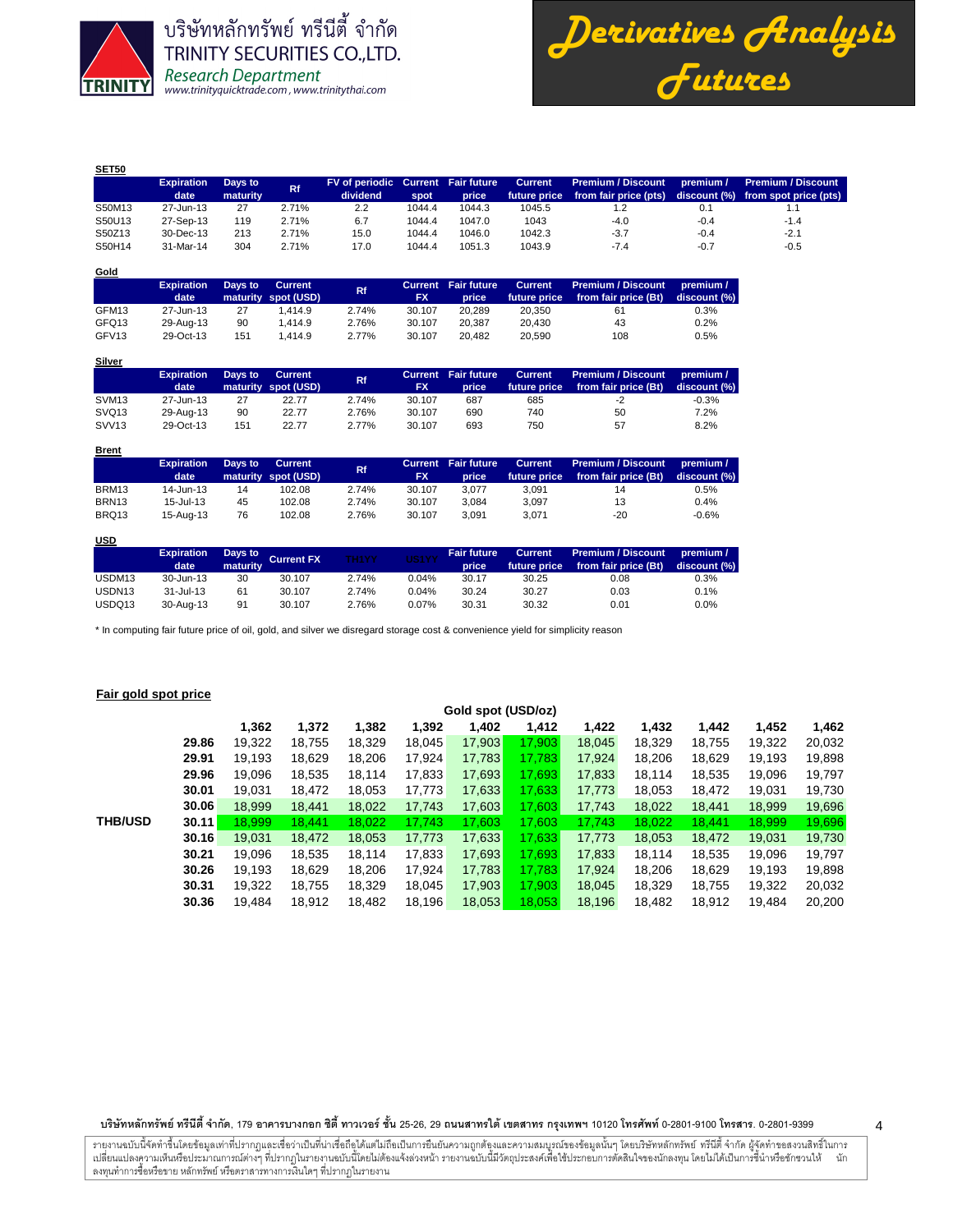

บริษัทหลักทรัพย์ ทรีนีตี้ จำกัด **TRINITY SECURITIES CO., LTD.** Research Department<br>www.trinityquicktrade.com, www.trinitythai.com



## **30/3/2014**

|                |       | Silver spot (USD/oz) |      |      |      |      |      |      |      |      |      |      |
|----------------|-------|----------------------|------|------|------|------|------|------|------|------|------|------|
|                |       | 20.3                 | 20.8 | 21.3 | 21.8 | 22.3 | 22.8 | 23.3 | 23.8 | 24.3 | 24.8 | 25.3 |
|                | 29.86 | 605                  | 545  | 501  | 471  | 456  | 456  | 471  | 501  | 545  | 605  | 680  |
|                | 29.91 | 606                  | 546  | 502  | 472  | 457  | 457  | 472  | 502  | 546  | 606  | 681  |
|                | 29.96 | 607                  | 547  | 502  | 472  | 457  | 457  | 472  | 502  | 547  | 607  | 682  |
|                | 30.01 | 608                  | 548  | 503  | 473  | 458  | 458  | 473  | 503  | 548  | 608  | 683  |
|                | 30.06 | 609                  | 549  | 504  | 474  | 459  | 459  | 474  | 504  | 549  | 609  | 684  |
| <b>THB/USD</b> | 30.11 | 610                  | 550  | 505  | 475  | 460  | 460  | 475  | 505  | 550  | 610  | 686  |
|                | 30.16 | 611                  | 551  | 506  | 476  | 460  | 460  | 476  | 506  | 551  | 611  | 687  |
|                | 30.21 | 612                  | 552  | 507  | 476  | 461  | 461  | 476  | 507  | 552  | 612  | 688  |
|                | 30.26 | 613                  | 553  | 507  | 477  | 462  | 462  | 477  | 507  | 553  | 613  | 689  |
|                | 30.31 | 614                  | 554  | 508  | 478  | 463  | 463  | 478  | 508  | 554  | 614  | 690  |
|                | 30.36 | 615                  | 555  | 509  | 479  | 464  | 464  | 479  | 509  | 555  | 615  | 691  |
|                |       |                      |      |      |      |      |      |      |      |      |      |      |

#### **Fair Brent spot price**

| <b>Brent spot (USD/bbl)</b>                        |  |       |       |       |       |       |       |                |
|----------------------------------------------------|--|-------|-------|-------|-------|-------|-------|----------------|
| 108<br>110<br>106<br>112<br>102<br>104             |  | 100   | 98    | 96    | 94    | 92    |       |                |
| 2,152<br>2,212<br>2,331<br>3,048<br>2,510<br>2,749 |  | 2,152 | 2,212 | 2,331 | 2,510 | 2,749 | 29.86 |                |
| 2,335<br>2,515<br>2,156<br>2,216<br>3,053<br>2,754 |  | 2,156 | 2,216 | 2,335 | 2,515 | 2,754 | 29.91 |                |
| 2,159<br>2,219<br>2,339<br>2,519<br>2,758<br>3,058 |  | 2,159 | 2,219 | 2,339 | 2,519 | 2,758 | 29.96 |                |
| 2,223<br>2,163<br>2,343<br>2,523<br>2,763<br>3,063 |  | 2,163 | 2,223 | 2,343 | 2,523 | 2,763 | 30.01 |                |
| 2,167<br>2,527<br>2,227<br>2,347<br>2,768<br>3,068 |  | 2,167 | 2,227 | 2,347 | 2,527 | 2,768 | 30.06 |                |
| 2,170<br>2,230<br>2,351<br>2,531<br>3,073<br>2,772 |  | 2,170 | 2,230 | 2,351 | 2,531 | 2,772 | 30.11 | <b>THB/USD</b> |
| 2,174<br>2,234<br>2,355<br>2,536<br>2,777<br>3,078 |  | 2,174 | 2,234 | 2,355 | 2,536 | 2,777 | 30.16 |                |
| 2,177<br>2,238<br>2,359<br>2,540<br>2,781<br>3,084 |  | 2,177 | 2,238 | 2,359 | 2,540 | 2,781 | 30.21 |                |
| 2,241<br>2,362<br>2,544<br>2,786<br>3,089<br>2.181 |  | 2,181 | 2,241 | 2,362 | 2,544 | 2,786 | 30.26 |                |
| 2,185<br>2,245<br>2,366<br>2,548<br>2,791<br>3,094 |  | 2,185 | 2,245 | 2,366 | 2.548 | 2.791 | 30.31 |                |
| 2,249<br>2,370<br>2,552<br>2,795<br>3,099<br>2,188 |  | 2,188 | 2,249 | 2,370 | 2,552 | 2,795 | 30.36 |                |
|                                                    |  |       |       |       |       |       |       |                |

| วันที่     | ้เหตุการณ์                                                    |
|------------|---------------------------------------------------------------|
| 29 พฤษภาคม | เยอรมนี - Unemployment Rate May 6.9% / Apr 6.9%               |
| 29 พฤษภาคม | เยอรมนี - CPI Mayp 0.4% /Aprf -0.5%                           |
| 29 พฤษภาคม | ชังกฤษ - CBI Distributive Trades May -11 / Apr -1             |
| 30 พฤษภาคม | ยุโรป - EC Economic Sentiment May / Apr 88.6                  |
| 30 พฤษภาคม | สหรัฐฯ - GDP Q1:13 consensus 2.5% / Prior 2.5%                |
| 30 พฤษภาคม | สหรัฐฯ – New Claims wk5/25 consensus 340 K / Prior 340 K      |
| 30 พฤษภาคม | สหรัฐฯ - Pending Home Sales Apr consensus 1.4% / Mar 1.5%     |
| 30 พฤษภาคม | ญี่ปุ่น - CPI Apr consensus -0.4% / Mar 0.2%                  |
| 30 พฤษภาคม | ญี่ปุ่น - Household Spending Apr consensus 2.9% / Mar 5.2%    |
| 30 พฤษภาคม | ญี่ปุ่น - Unemployment Rate Apr consensus 4.1% / Mar 4.1%     |
| 30 พฤษภาคม | ญี่ปุ่น - Industrial Production Apr consensus 0.6% / Mar 0.2% |
| 31 พฤษภาคม | เยอรมนี - Retail Sales Apr / Mar -0.3%                        |
| 31 พฤษภาคม | ฝรั่งเศส - Consumer Mfgd Goods Consumption Apr / Mar 1.2%     |
| 31 พฤษภาคม | ฝรั่งเศส - PPI Apr / Mar 0.0%                                 |
| 31 พฤษภาคม | ยุโรป – HICP Flash May / Apr 1.2%                             |
| 31 พฤษภาคม | ยูโรป - Unemployment Rate Apr / Mar 12.1%                     |
| 31 พฤษภาคม | สหรัฐฯ - Personal Income Apr consensus 0.1% / Mar 0.2%        |

## บริษัทหลักทรัพย์ ทรีนีตี้ จำกัด, 179 อาคารบางกอก ซิตี้ ทาวเวอร์ ชั้น 25-26, 29 ถนนสาทรได้ เขตสาร กรุงเทพฯ 10120 โทรศัพท์ 0-2801-9399 คำสาร. 0-2801-9399